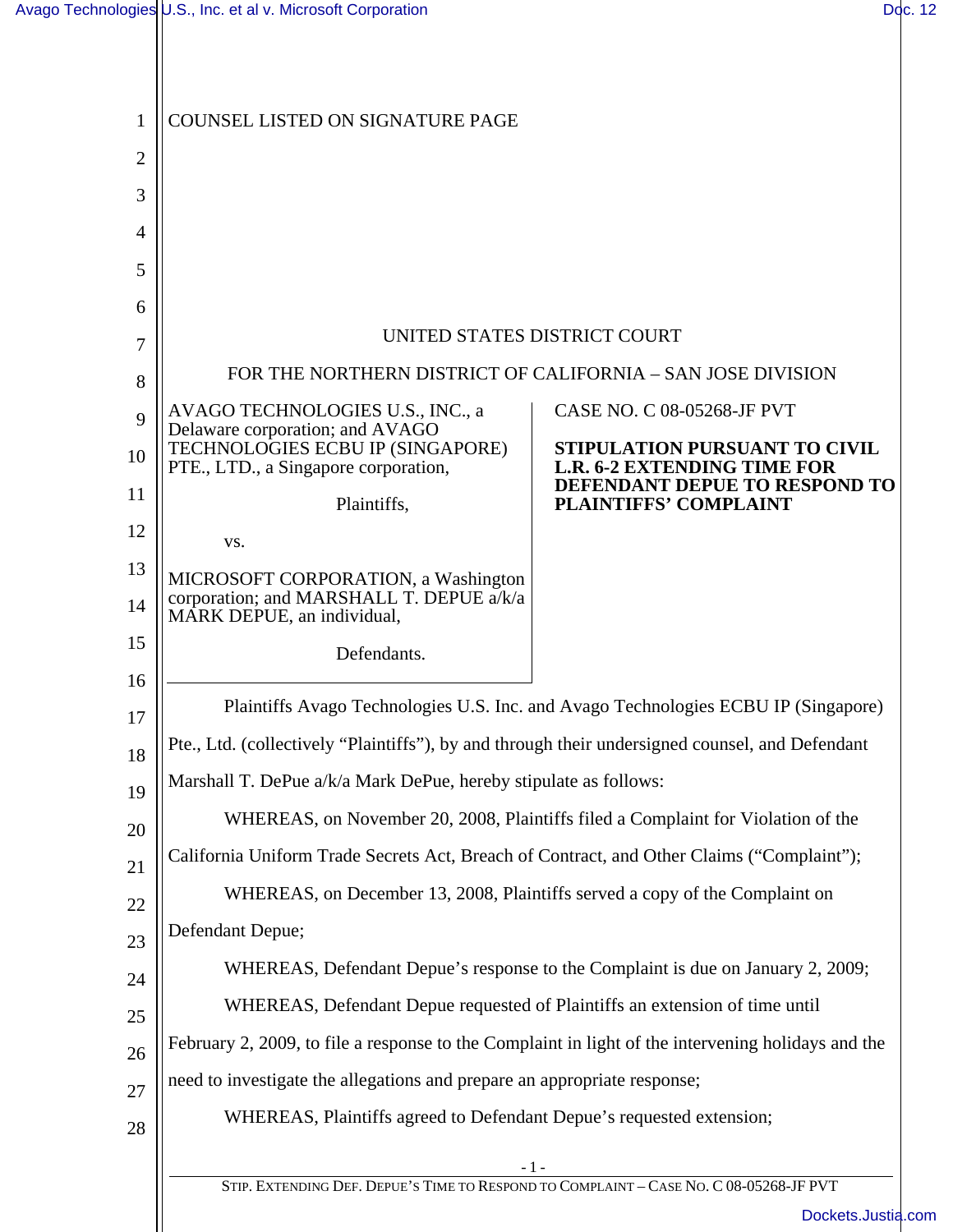| $\overline{2}$                        | stipulation or Court order; and<br>26(f) or case management conference deadlines set by the Court;<br>same.<br>IT IS SO STIPULATED.<br>Dated: December 31, 2008 | WHEREAS, there have been no previous time modifications in the case, whether by<br>WHEREAS, the extension of time until February 2, 2009, does not impact the initial Rule<br>ACCORDINGLY, the parties agree that the due date for Defendant Depue to file a<br>response to the Complaint is extended to February 2, 2009, and request that the Court order the<br>MARK T. DEPUE<br>By:/s/ Mark T. Depue<br><b>MARK T. DEPUE</b> |
|---------------------------------------|-----------------------------------------------------------------------------------------------------------------------------------------------------------------|----------------------------------------------------------------------------------------------------------------------------------------------------------------------------------------------------------------------------------------------------------------------------------------------------------------------------------------------------------------------------------------------------------------------------------|
| 3                                     |                                                                                                                                                                 |                                                                                                                                                                                                                                                                                                                                                                                                                                  |
| 4<br>5                                |                                                                                                                                                                 |                                                                                                                                                                                                                                                                                                                                                                                                                                  |
|                                       |                                                                                                                                                                 |                                                                                                                                                                                                                                                                                                                                                                                                                                  |
| 6                                     |                                                                                                                                                                 |                                                                                                                                                                                                                                                                                                                                                                                                                                  |
| 7<br>8                                |                                                                                                                                                                 |                                                                                                                                                                                                                                                                                                                                                                                                                                  |
|                                       |                                                                                                                                                                 |                                                                                                                                                                                                                                                                                                                                                                                                                                  |
| 9<br>10<br>11<br>12<br>13<br>14<br>15 |                                                                                                                                                                 |                                                                                                                                                                                                                                                                                                                                                                                                                                  |
|                                       |                                                                                                                                                                 |                                                                                                                                                                                                                                                                                                                                                                                                                                  |
|                                       |                                                                                                                                                                 |                                                                                                                                                                                                                                                                                                                                                                                                                                  |
|                                       |                                                                                                                                                                 |                                                                                                                                                                                                                                                                                                                                                                                                                                  |
|                                       |                                                                                                                                                                 | In pro per                                                                                                                                                                                                                                                                                                                                                                                                                       |
|                                       | Dated: December 31, 2008                                                                                                                                        | <b>IRELL &amp; MANELLA LLP</b>                                                                                                                                                                                                                                                                                                                                                                                                   |
|                                       |                                                                                                                                                                 |                                                                                                                                                                                                                                                                                                                                                                                                                                  |
|                                       |                                                                                                                                                                 | By:/s/ Samuel K. Lu<br><b>SAMUEL K. LU</b>                                                                                                                                                                                                                                                                                                                                                                                       |
| 16                                    |                                                                                                                                                                 | <b>Attorneys for Plaintiffs</b><br>AVAGO TECHNOLOGIES U.S., INC., a                                                                                                                                                                                                                                                                                                                                                              |
| 17                                    |                                                                                                                                                                 | Delaware corporation; and AVAGO<br><b>TECHNOLOGIES ECBU IP</b><br>(SINGAPORE) PTE., LTD.                                                                                                                                                                                                                                                                                                                                         |
| 18                                    |                                                                                                                                                                 |                                                                                                                                                                                                                                                                                                                                                                                                                                  |
| 19                                    | Dated: December 31, 2008                                                                                                                                        | MUNGER, TOLLES & OLSON LLP                                                                                                                                                                                                                                                                                                                                                                                                       |
| 20                                    |                                                                                                                                                                 | By:/s/ Carolyn Hoecker Luedtke<br><b>CAROLYN HOECKER LUEDTKE</b>                                                                                                                                                                                                                                                                                                                                                                 |
| 21                                    |                                                                                                                                                                 | <b>Attorneys for Defendant</b><br>MICROSOFT CORPORATION                                                                                                                                                                                                                                                                                                                                                                          |
| 22                                    |                                                                                                                                                                 |                                                                                                                                                                                                                                                                                                                                                                                                                                  |
| 23                                    |                                                                                                                                                                 |                                                                                                                                                                                                                                                                                                                                                                                                                                  |
| 24                                    |                                                                                                                                                                 |                                                                                                                                                                                                                                                                                                                                                                                                                                  |
| 25                                    |                                                                                                                                                                 |                                                                                                                                                                                                                                                                                                                                                                                                                                  |
| 26                                    |                                                                                                                                                                 |                                                                                                                                                                                                                                                                                                                                                                                                                                  |
|                                       |                                                                                                                                                                 |                                                                                                                                                                                                                                                                                                                                                                                                                                  |
| 28                                    |                                                                                                                                                                 | $-2-$                                                                                                                                                                                                                                                                                                                                                                                                                            |